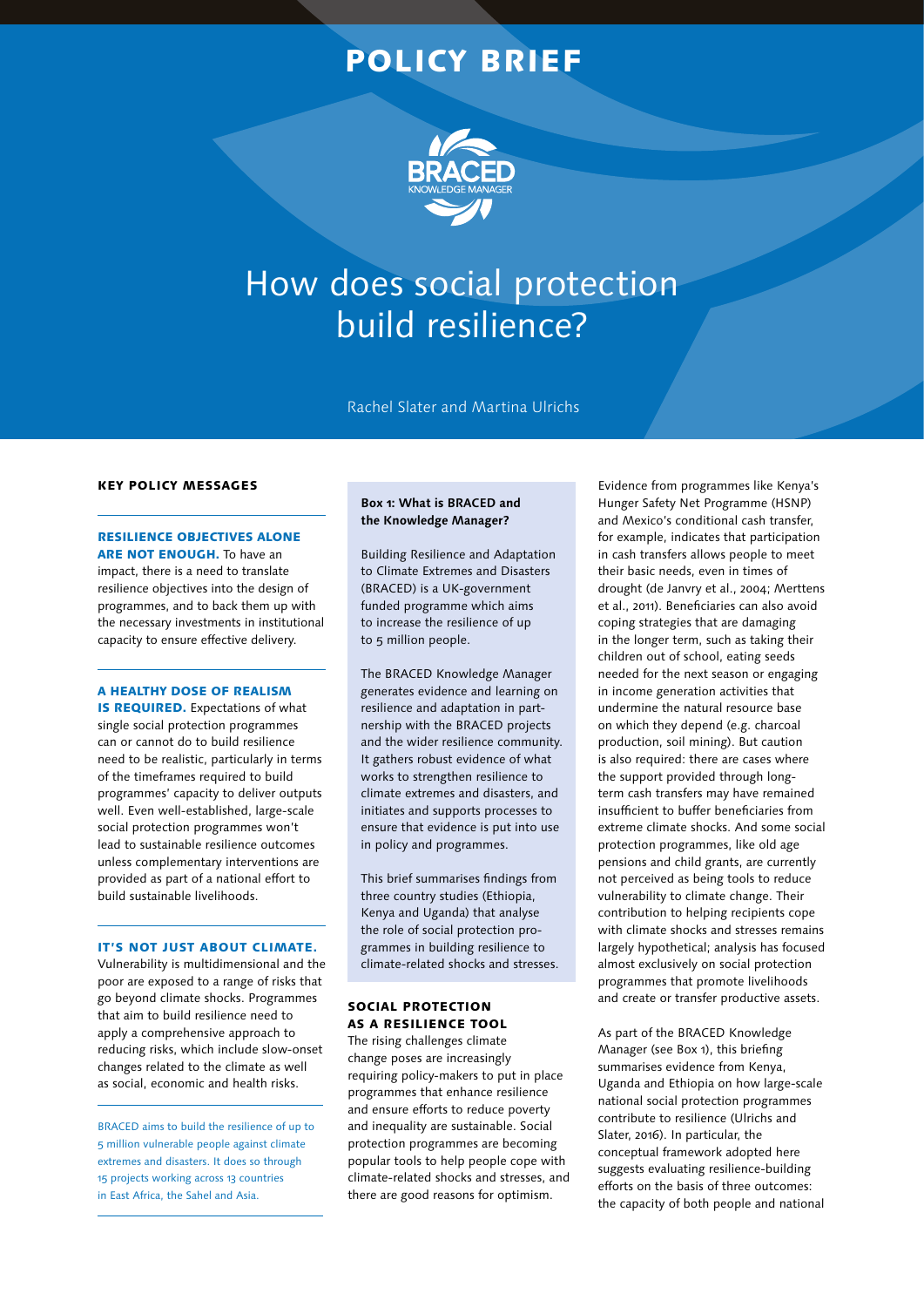systems to absorb, anticipate and adapt to climate-related shocks and stresses (see Box 2). This allows us to break down a concept that is widely used yet difficult to define and operationalise, by assessing how programmes contribute to one or more of the three capacities.

#### **Box 2: Resilience can be broken down to three capacities**

**Absorptive capacity** is the ability to cope with climate variability and extremes during and after a disturbance to reduce the immediate impact on people's livelihoods and basic needs.

**Anticipatory capacity** is the ability of social systems to actively anticipate and reduce the impact of climate variability and extremes through preparedness and planning.

**Adaptive capacity** is the ability of social systems to adapt to multiple, long-term and future climate change risks, and also to learn and adjust after a disaster.

Source: Bahadur et al. (2015).

#### DOES SOCIAL PROTECTION CONTRIBUTE TO ABSORPTIVE CAPACITY?

In the case of social protection, findings from the three country case studies highlight that national programmes currently make a strong contribution to people's capacities to absorb the negative impacts of climaterelated shocks and stresses on their livelihoods. They do so through the provision of well-implemented, regular cash transfers – regardless of whether these aim specifically to address climate or lifecycle-based risks. This highlights that, to achieve resilience outcomes, there is a need for a stronger focus in programme design and evaluation on the quality of programme delivery. A decade of delivering the Productive Safety Net Programme (PSNP) in Ethiopia demonstrates just how long it can take a new programme to deliver transfers regularly and reliably enough to start to enhance resilience. This finding also suggests a need to broaden our understanding of resilience policy

and programing to go beyond efforts that specifically aim to address climate risks and incorporate more holistic understandings of vulnerability.

#### DOES SOCIAL PROTECTION CONTRIBUTE TO ANTICIPATORY CAPACITY?

Social protection programmes that have been specifically designed to reduce vulnerability to climateinduced food insecurity, such as Kenya's HSNP, illustrate that integrating resilience objectives into design and implementation can increase the contribution social protection makes to the anticipatory capacity of national institutions and systems to better respond to climaterelated disasters. The HSNP for example aims to reduce chronic food insecurity and disaster risks by incorporating a scale-up mechanism to expand support from routine beneficiaries to vulnerable non-beneficiaries during severe drought.

Even programmes that do not have resilience as an explicit objective, such as social pensions, present indications of preparedness for climatic shocks at the household level. Beneficiaries of Uganda's Social Assistance Grants for Empowerment (SAGE) for example used the cash transfer to accumulate savings for an emergency.

#### DOES SOCIAL PROTECTION CONTRIBUTE TO ADAPTIVE CAPACITY?

Case studies of Ethiopia, Kenya and Uganda, as well as wider social protection literature, confirm there is currently an evidence gap when it comes to social protection's contribution to long-term adaptation and sustainable livelihoods. While adaptation does not necessarily have to be an explicit objective of social protection programmes, contributions to adaptive capacity can potentially come from linkages with programmes that aim to build sustainable livelihoods, which the Ending Drought Emergencies (EDE) framework in Kenya for example aims for. This however can be a challenge in contexts where solid complementary programmes still have to be developed and put in place.

What did emerge from the case studies is that social protection programmes can in some cases have the unintended sideeffect of supporting adaptation, but in other cases can lead to maladaptation. In Uganda for example the SAGE senior citizen grant reduced recipients' reliance on cutting firewood, whereas in Ethiopia participation in the PSNP can be linked to a striking increase in off-farm income from firewood collection (Weldegebriel and Prowse, 2013). At a minimum social protection needs to consider the implications of climate risks in programme design to avoid unintended impacts in relation to maladaptation and to harness any potential positive impacts on adaptation.

#### POLICY IMPLICATIONS

**Social protection programmes need to be cognisant of climate change risks**, for two reasons. First, the design of social protection programmes should integrate climate risks to ensure, where possible, they do not lead to maladaptation or undermine existing resilience strategies. Social protection, as well as livelihood programmes, can have the unintended side-effect of locking people into unviable livelihoods. For this, we need a better understanding of and evidence base on social protection's contributions to adaptive capacity in the long term. Second, climate risks can undermine a programme's objectives and impacts. To counter this, programmes can be designed so as to ensure they still have the desired impact despite climate shocks. This could be done through vertical scale-up, meaning that the amount of cash delivered to existing programme beneficiaries is increased in a crisis situation. This is to take into account the increased levels of vulnerability so that people can still meet their basic needs.

### **We need to strengthen social protection's role in providing absorptive capacity.** Evidence from

Ethiopia, Kenya and Uganda makes a strong case for social protection's primary role being that of a safety net that allows people to absorb shocks without suffering significant negative setbacks. This means policy discussions around social protection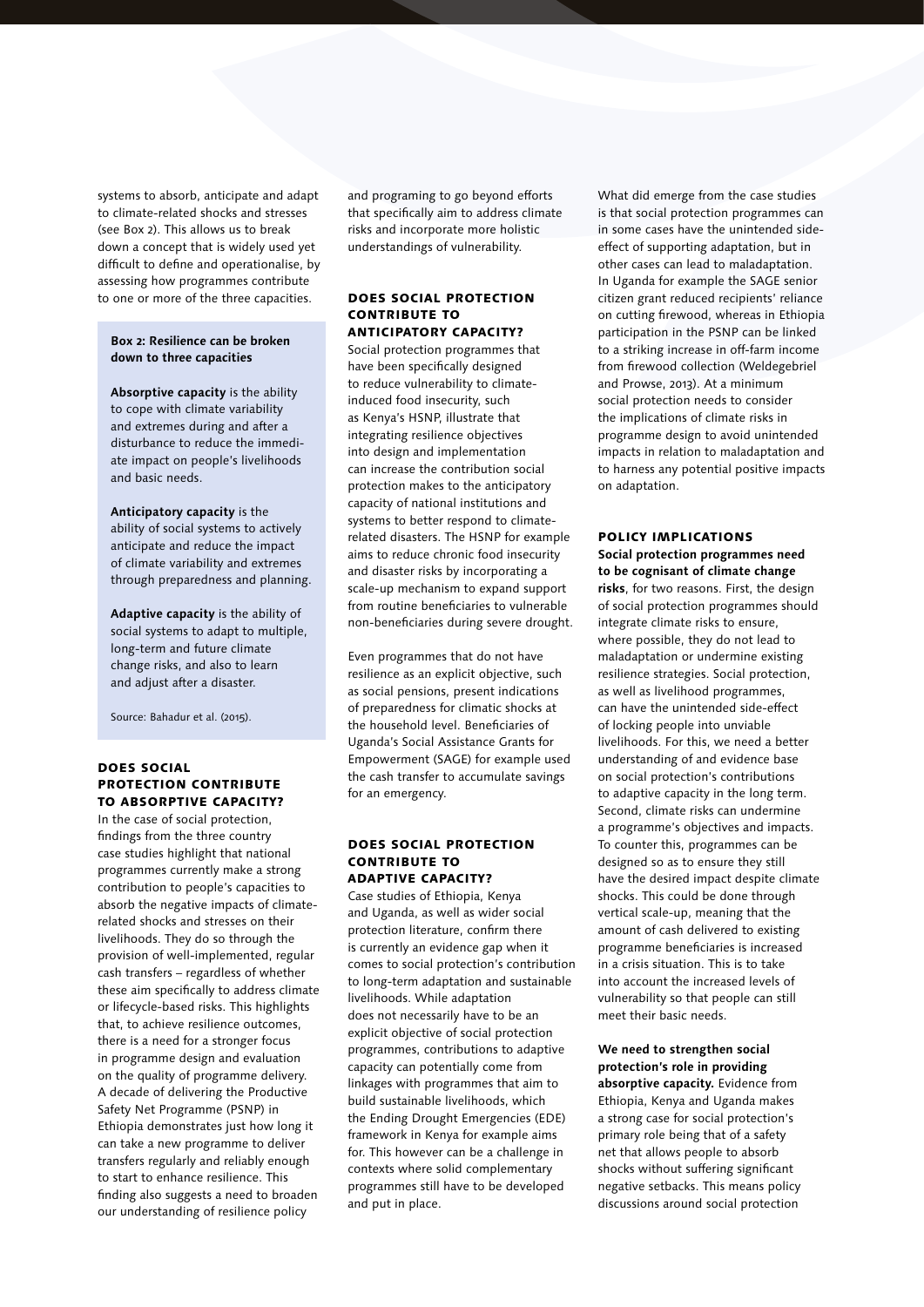and resilience need to go beyond shock response. Shock-responsive programmes increase the quality and timeliness of humanitarian assistance in emergency situations but they do not reduce chronic vulnerability, which, is the underlying condition that tuns climate shocks into disasters. Many social protection programmes in sub-Saharan Africa have emerged out of a need to stop decades of dependence on humanitarian assistance in regions ofrecurring food crisis. Efforts to deliver humanitarian assistance through social protection programmes need to ensure they do not shift the focus back to short-term assistance and undo decades of work to establish nationally owned safety nets.

**Social protection is only one part of a bigger response.** More focus is needed on assessing what types of complementary interventions are needed to social protection programmes to build sustainable livelihoods for vulnerable groups in the long term. Across the three countries, donors, non-governmental organisations and governments implement a wealth of programmes. Lessons learnt from these need to be harnessed to inform national and regional policy frameworks, through identification of the comparative advantage of different interventions in building the capacity of people and systems to absorb, anticipate and adapt to climate-related shocks and stresses.

#### **REFERENCES**

Bahadur, A.V., Peters, K., Wilkinson, E., Pichon, F., Gray, K. and Tanner, T. (2015) *The 3As: Tracking resilience across BRACED.* BRACED Knowledge Manager Working Paper. London: ODI.

De Janvry, A., Finan, F. and Sadoulet, E. (2004) C*an conditional cash transfers serve as safety nets to keep children at school and out of the labor market?* CUDARE Working Paper. Berkeley, CA: Department of Agricultural & Resource Economics, University of California.

Merttens, F., Hurrell, A., Marzi, M., Attah, R., Farhat, M., Kardan, A. and MacAuslan, I. (2013) *Kenya Hunger Safety Net Programme monitoring and evaluation component. Impact evaluation final report: 2009 to 2012.*Oxford: OPM.

Ulrichs, M. and Slater. R. (2016) *How can social protection build resilience? Insights from Ethiopia, Kenya and Uganda.* BRACED Working Paper. London: ODI.

Weldegebriel, Z. B. and Prowse, M. (2013) 'Climate-change adaptation in Ethiopia: To what extent does social protection influence livelihood diversification?' *Development Policy Review* 31(S2): 35–56.

#### ACRONYMS

**BRACED** Building Resilience and Adaptation to Climate Extremes

EDE Ending Drought Emergencies

**HSNP** Hunger Safety Net Programme

PSNP Productive Safety Net Programme

SAGE Social Assistance Grants for Empowerment